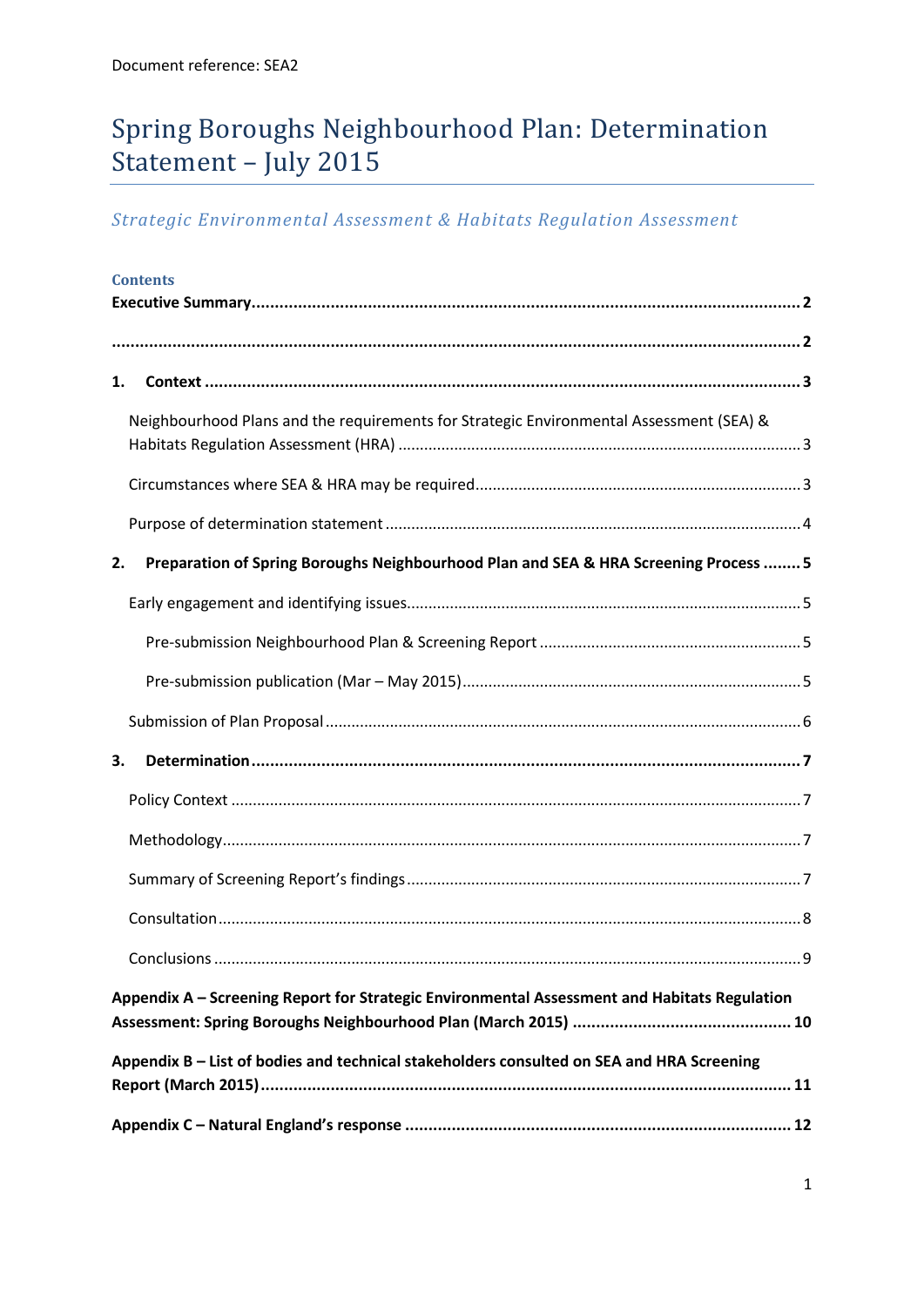### <span id="page-1-0"></span>**Executive Summary**

This statement sets out the reasons for the Council's determination that the Spring Boroughs Neighbourhood Plan Proposal is unlikely to result in significant environmental effects and therefore does not require a strategic environmental assessment. In addition this statement determines that the Spring Boroughs Neighbourhood Plan Proposal is not likely to result in significant effects on any European site. Consequently, the Duston Neighbourhood Plan does not require Habitats Regulation Assessment.

This determination statement is intended to support Spring Boroughs Voice in demonstrating that the Spring Boroughs Neighbourhood Plan Proposal is compatible with certain European Union obligations as required by the *basic conditions*, namely:

- Directive 2001/42/EC of the European Parliament and of the Council of 27 June 2001 on the assessment of the effects of certain plans and programmes on the environment; and
- Council Directive 92/43/EEC of 21 May 1992 on the conservation of natural habitats and of wild fauna and flora.

Northampton Borough Council will publicise this determination statement in accordance with its regulatory requirements.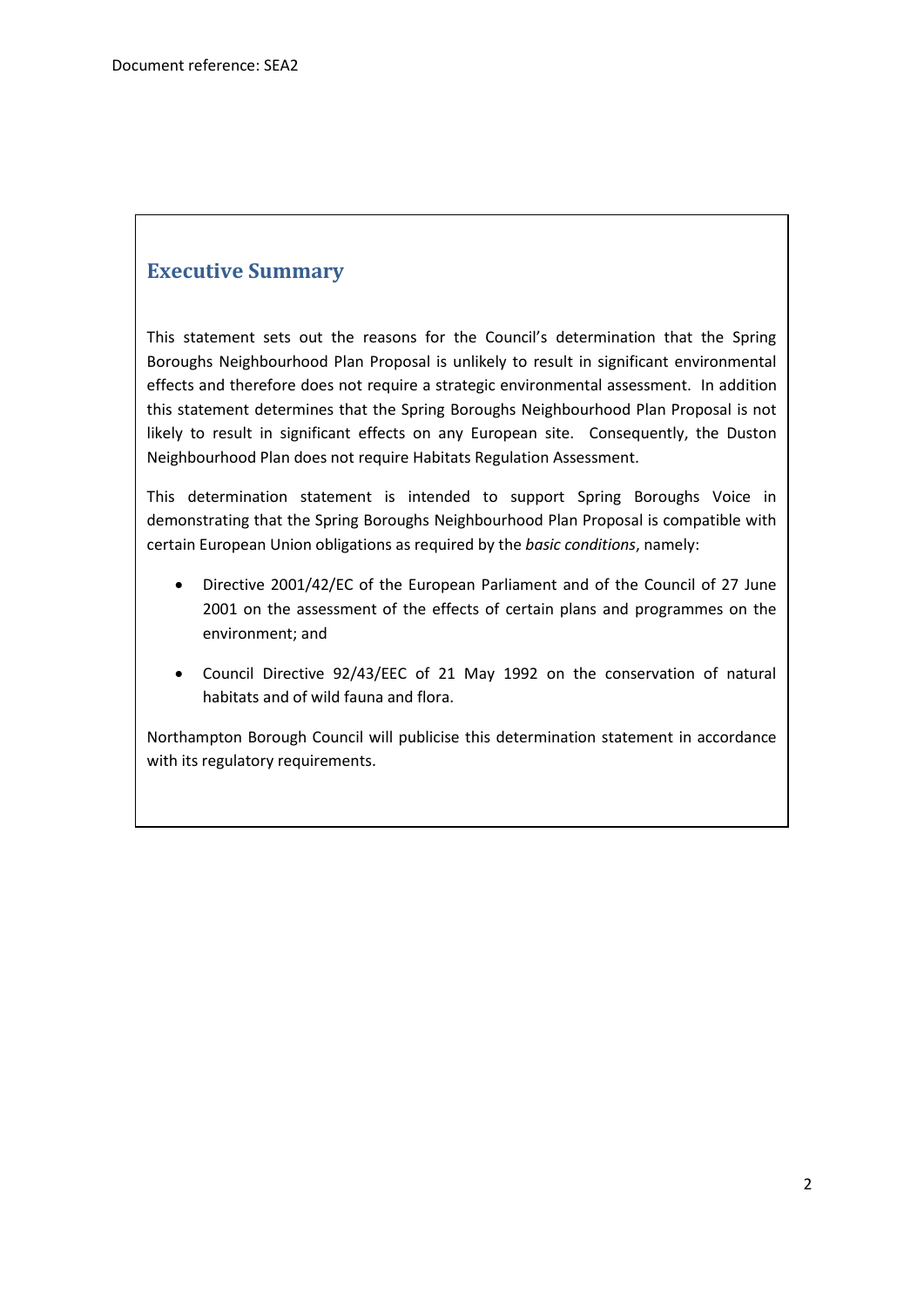### <span id="page-2-0"></span>**1. Context**

### <span id="page-2-1"></span>**Neighbourhood Plans and the requirements for Strategic Environmental Assessment (SEA) & Habitats Regulation Assessment (HRA)**

- 1.1. Paragraph 8(2) of Schedule 4B to the Town and Country Planning Act 1990 (as applied to neighbourhood plans by section 38A of the Planning and Compulsory Purchase Act 2004) sets out the basic conditions which a draft Neighbourhood Plan must meet in order to proceed to referendum. This includes ensuring that the neighbourhood plan does not breach, and is otherwise compatible with European Union obligations. Of particular relevance are:
	- *Directive 2001/42/EC of the European Parliament and of the Council of 27 June 2001 on the assessment of the effects of certain plans and programmes on the environment,*  transposed into UK law by *The Environmental Assessment of Plans and Programmes Regulations 2004* (hereafter referred to as the "SEA regulations"); and
	- *Directive 92/43/EEC of 21 May 1992 on the conservation of natural habitats and of wild fauna and flora, which* was initially transposed into UK law by *The Conservation (Natural Habitats, &c.) Regulations 1994* with various amendments consolidated by *The Conservation of Habitats and Species Regulations 2010* (hereafter referred to as the "*Habitats regulations"*).

### <span id="page-2-2"></span>**Circumstances where SEA & HRA may be required**

- 1.2. The National Planning Practice Guidance (NPPG) (para. 027) recognises that where a neighbourhood plan is likely to have significant environmental effects, it may require a strategic environmental assessment (SEA). The NPPG suggests that draft neighbourhood plan proposals should be assessed to determine whether the plan is likely to have significant environmental effects through a screening process.
- 1.3. Whether a neighbourhood plan requires a strategic environmental assessment, and (if so) the level of detail needed, will depend on what is proposed in the draft neighbourhood plan (NPPG para. 046). The NPPG (para. 046) suggests that strategic environmental assessment may be required, for example, where:
	- a neighbourhood plan allocates sites for development;
	- the neighbourhood area contains sensitive natural or heritage assets that may be affected by the proposals in the plan; and
	- the neighbourhood plan may have significant environmental effects that have not already been considered and dealt with through a sustainability appraisal of the Local Plan.
- 1.4. The Habitats regulations (reg. 61) require appropriate assessment (or *Habitats Regulation Assessment* (HRA)) where the plan is likely to have a significant effect on a European site or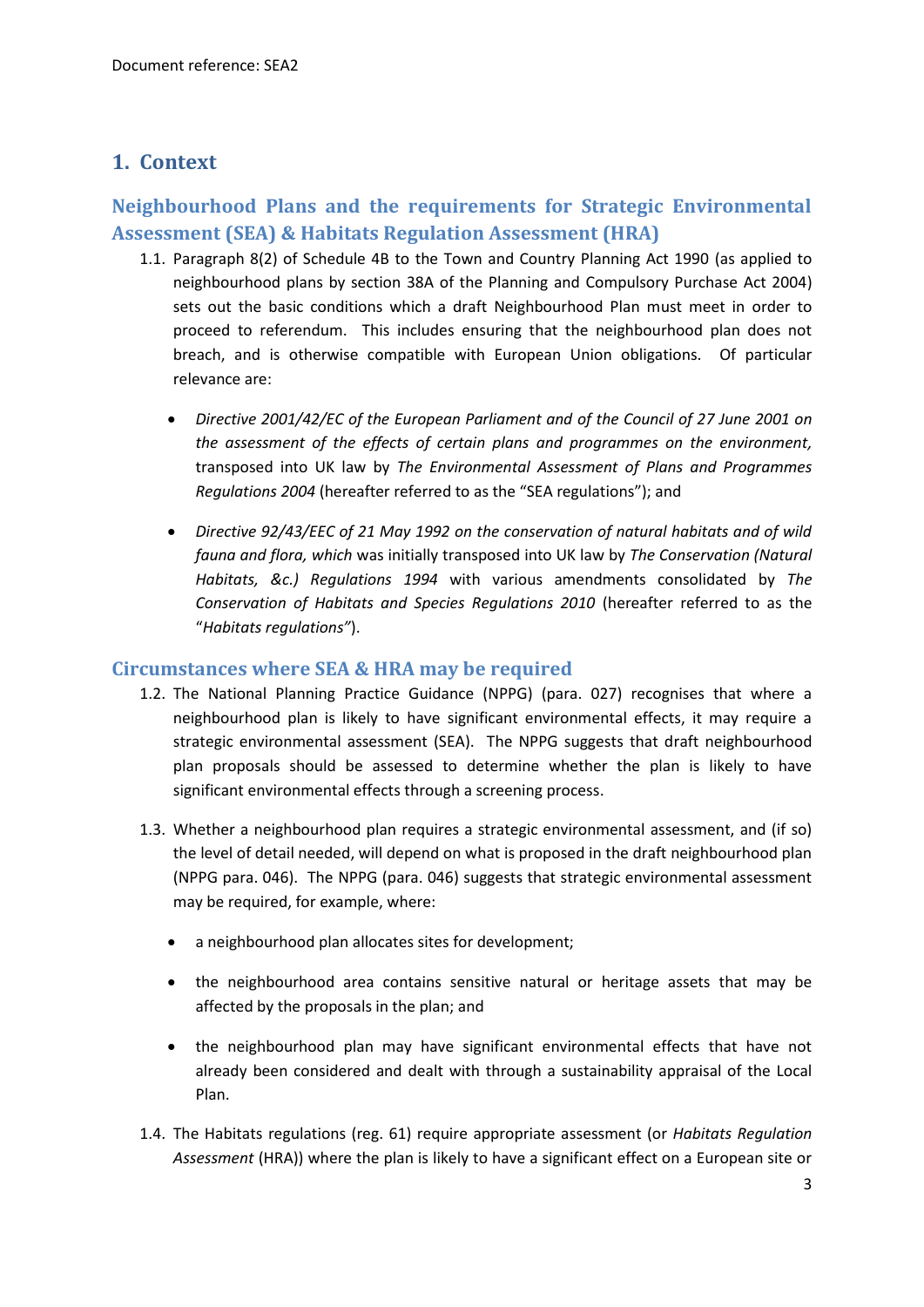a European offshore marine site (either alone or on combination with other plans or projects. Protected European Sites include:

- Special Protection Areas (SPAs);
- Special Areas of Conservation (SACs); and
- Ramsar sites.

#### <span id="page-3-0"></span>**Purpose of determination statement**

- 1.5. Following earlier screening assessment of the Pre-submission Neighbourhood Plan, this determination statement fulfils the requirements of the SEA regulations (Reg. 9), namely through determining whether the Spring Boroughs Neighbourhood Plan Proposal is likely to have significant effects on the environment by setting out the reasons for determination.
- 1.6. A copy of the determination statement will be sent to each of the consultation bodies within 28 days of completion.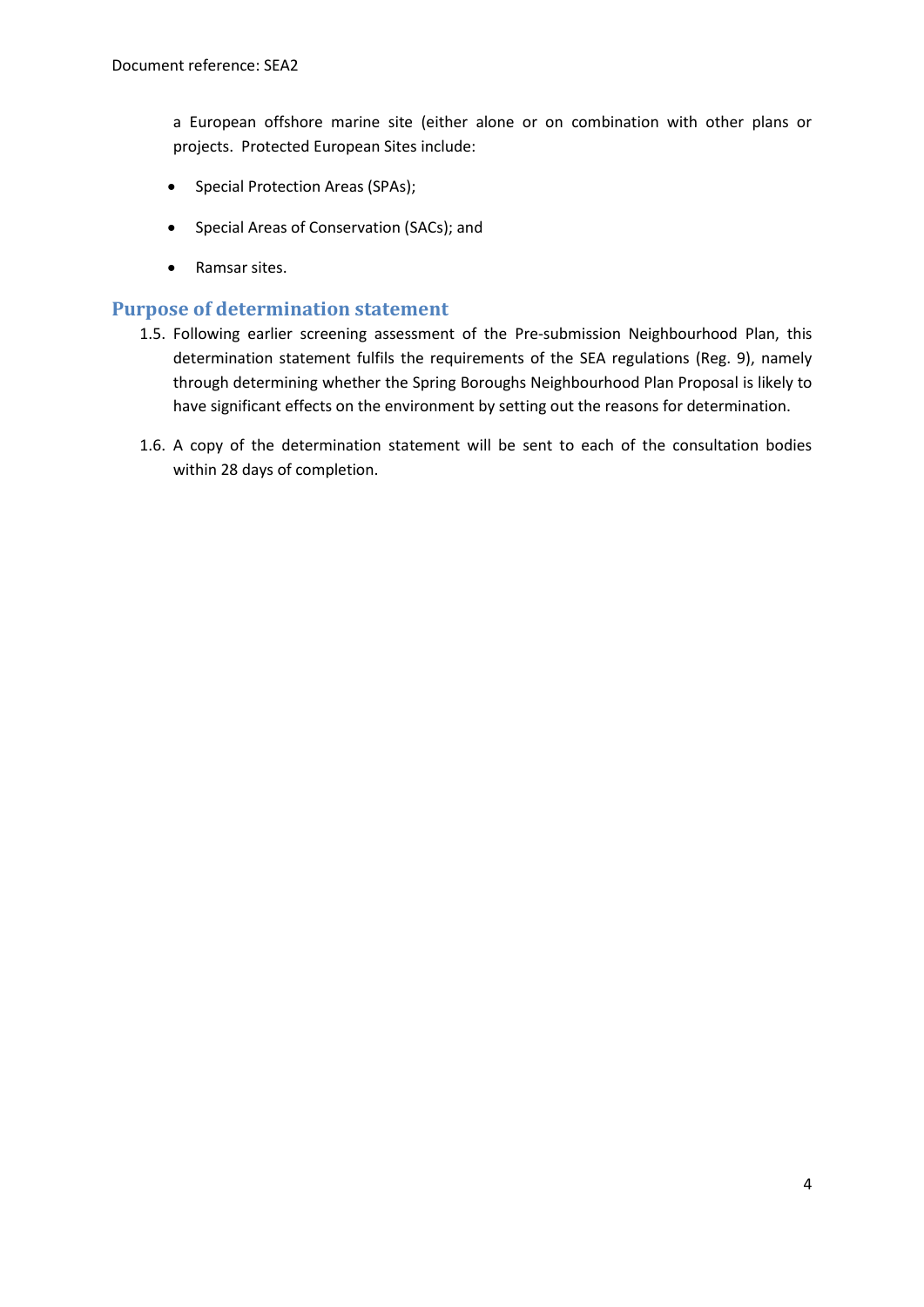## <span id="page-4-0"></span>**2. Preparation of Spring Boroughs Neighbourhood Plan and SEA & HRA Screening Process**

#### <span id="page-4-1"></span>**Early engagement and identifying issues**

- 2.1. In 2012 and 2013, the University of Northampton and Northampton Borough Council supported the Spring Boroughs community to establish a neighbourhood forum. A range of events and meetings were held to identify local issues and engage local people in the neighbourhood planning process, recruiting members to the emerging Neighbourhood Forum.
- 2.2. In December 2013, Northampton Borough Council designated Spring Boroughs Voice (SBV) as a Neighbourhood Forum and designated the Spring Boroughs estate as a Neighbourhood Area for the purposes of neighbourhood planning. Following the SBV Annual General Meeting in spring 2014, forum members were appointed roles and responsibilities. This included the appointment of the current Chair person, Clive Ireson.
- 2.3. In 2014, SBV began collating an evidence base on local planning issues, including housing, employment and the strategic policy context. In spring 2014, SBV secured direct support from Planning Aid England. In summer 2014, SBV prepared a questionnaire and consulted the Spring Boroughs community on a draft vision, objectives and key issues including housing, community facilities and children's play.
- 2.4. At this time, Northampton Borough Council's Planning Policy team collated baseline information to inform the SEA and HRA assessment process.

#### <span id="page-4-2"></span>**Pre-submission Neighbourhood Plan & Screening Report**

- 2.5. Throughout late 2014 and early 2015, SBV prepared a Pre-submission Neighbourhood Plan with support from Planning Aid England, University of Northampton and the Planning Policy team. The Pre-submission Neighbourhood Plan was informed by early engagement and consultation including the questionnaire responses (summer 2014) and technical evidence base.
- 2.6. Alongside the preparation of the Pre-submission Neighbourhood Plan, the Planning Policy team undertook a screening assessment of the draft neighbourhood plan policies to identify whether SEA or HRA were required.
- 2.7. The screening assessment concluded that the emerging Neighbourhood Plan did not require a full Strategic Environmental Assessment or Habitats Regulation Assessment.

#### <span id="page-4-3"></span>**Pre-submission publication (Mar – May 2015)**

2.8. SBV published the Pre-submission Neighbourhood Plan for public consultation between 23 March and 11 May 2015. The Planning Policy team published the SEA & HRA Screening Report, which presented the findings of the screening assessment, alongside the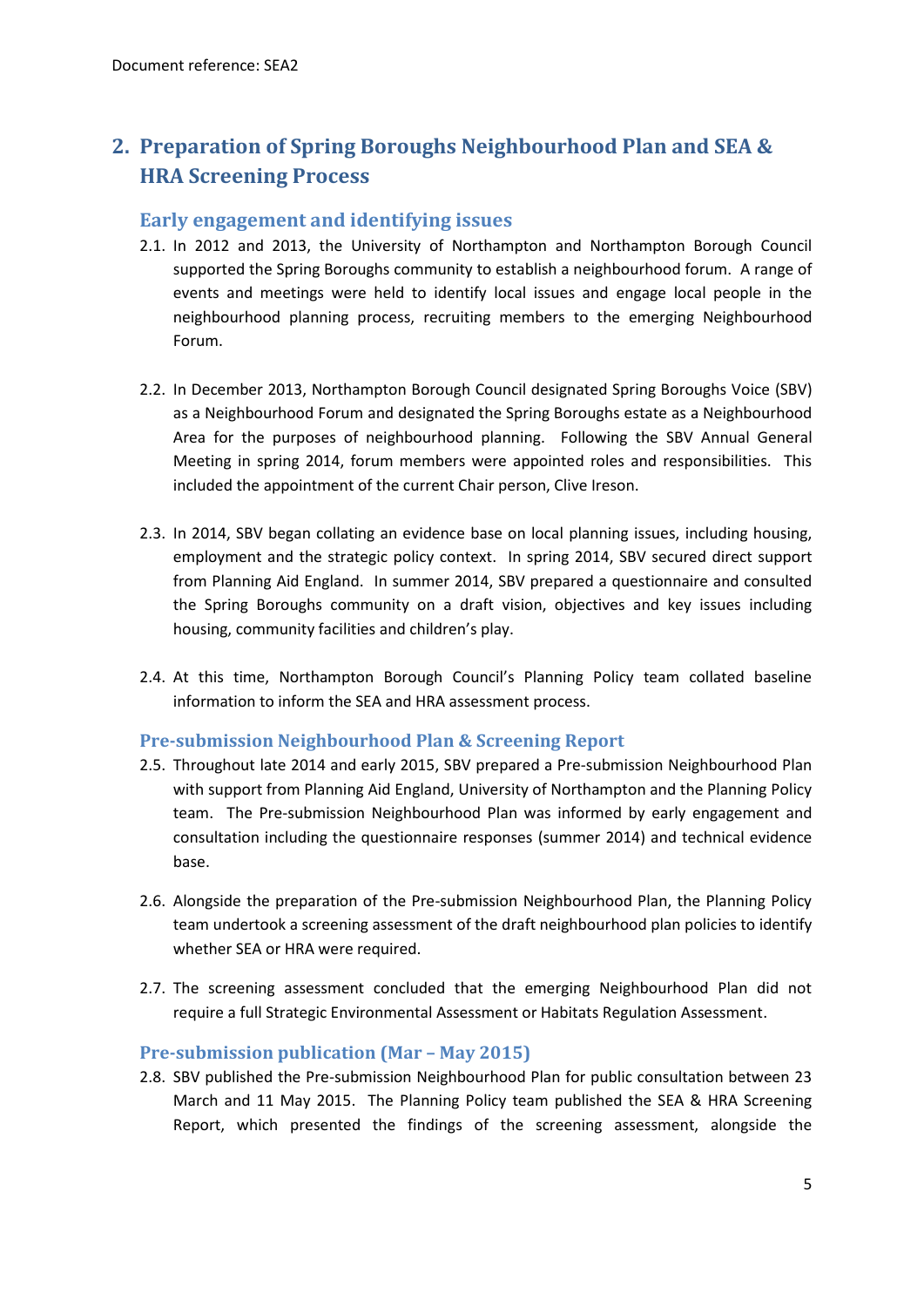publication of the Pre-submission Neighbourhood Plan. A hyperlink to the SEA & HRA Screening Report is provided in Appendix A of this Statement.

2.9. Based on the comments received in response to the Screening Report, including those provided by Natural England (discussed in section 3.14 – 3.18), the Council concludes that no further action is required.

### <span id="page-5-0"></span>**Submission of Plan Proposal (July 2015)**

2.10. SBV submitted a Neighbourhood Plan Proposal to Northampton Borough Council for examination on 21 July 2015. In preparing the Plan Proposal, SBV took into account the results of consultation on the Pre-submission Neighbourhood Plan and findings of the Screening Report. This determination statement has been prepared alongside the Plan Proposal.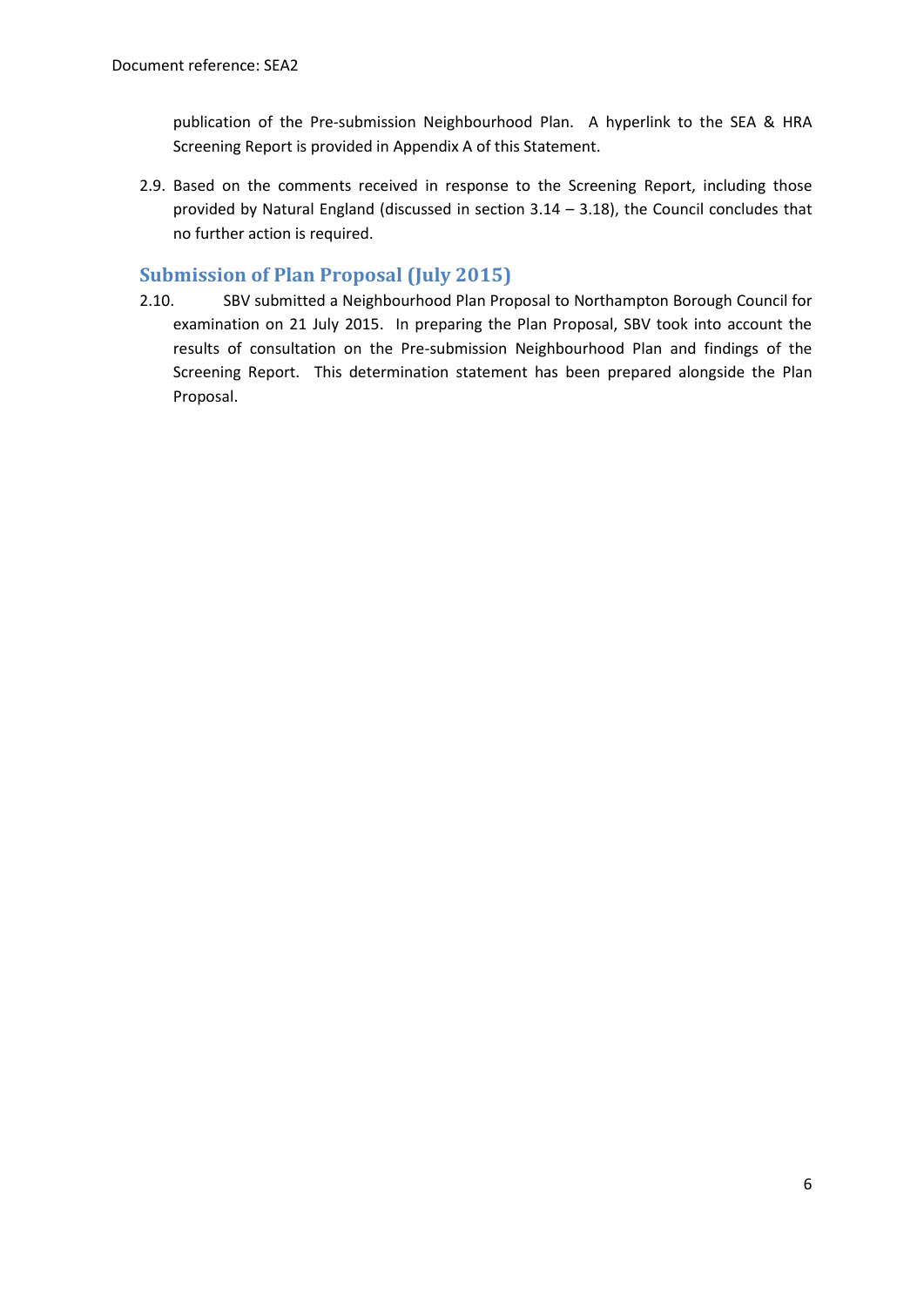### <span id="page-6-1"></span><span id="page-6-0"></span>**3. Determination**

#### **Policy Context**

- 3.1. The basic conditions require Neighbourhood Plans to achieve general conformity with the strategic policies contained in the development plan for the area of the authority. The Development Plan for Northampton includes the adopted West Northamptonshire Joint Core Strategy Local Plan Part 1 (JCS) and Northampton Central Area Action Plan (CAAP). Both the JCS and CAAP were subject to a SEA/SA and HRA during their preparation.
- 3.2. The CAAP sets strategic policies to deliver the regeneration of Northampton's Central Area and town centre. The Spring Boroughs Neighbourhood Area is located within Northampton's Central Area and in close proximity to Northampton's town centre. Although adopted in advance, the CAAP was prepared in conformity with the emerging JCS.
- 3.3. The Northampton Local Plan 1997 (Saved Policies) has been largely replaced through the adoption of the JCS and the CAAP. Due to their age and the more recent adoption of the JCS and the CAAP it is considered that the remaining Saved Policies have non-strategic status.

### <span id="page-6-2"></span>**Methodology**

- 3.4. The SEA & HRA Screening Report (March 2015) assessed the Pre-submission Neighbourhood Plan policies to identify if the policies are capable of achieving general conformity with the strategic objectives and policies of the development plan, and whether implementation of the SBNP will result in likely significant environmental effects that have not already been considered and dealt with through a sustainability appraisal of the CAAP and JCS.
- 3.5. In addition the assessment considered the likely effects of the Plan policies on European Sites including the Upper Nene Valley SPA in relation to visitor disturbance; water levels; water quality and pollution. The screening report was published for consultation alongside the Pre-submission Neighbourhood Plan.

### <span id="page-6-3"></span>**Summary of Screening Report's findings**

- 3.6. The JCS recognises the importance of the regeneration of Northampton, including through the regeneration of Spring Boroughs. The CAAP provides additional strategic policies to inform the regeneration of Spring Boroughs.
- 3.7. The CAAP recognises the important role neighbourhood planning could play in enabling a greater degree of community engagement in the regeneration of Spring Boroughs. The JCS and CAAP therefore provide a comprehensive strategic policy framework which is intended to support the emerging Spring Boroughs Neighbourhood Plan, further empowering the community to shape new development in its area.
- 3.8. The Spring Boroughs Neighbourhood Plan sets out an ambitious approach to the redevelopment of the Neighbourhood Area, reflecting the local community's aspirations.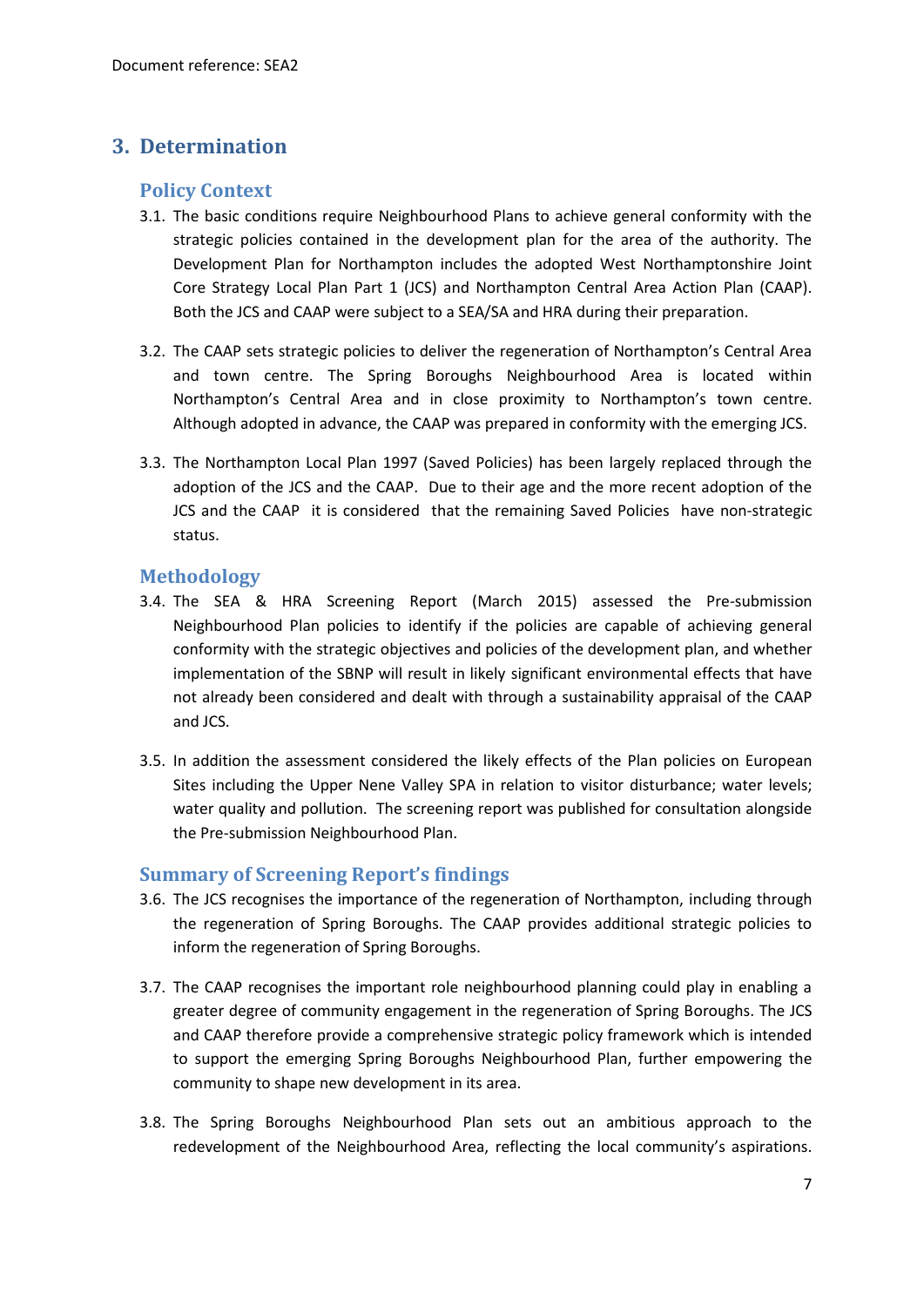The approach is broadly consistent with the JCS and the CAAP and (if 'made') will form an important part of the development plan, adding considerable detail to the existing strategic policy framework.

- 3.9. The Spring Boroughs Neighbourhood Plan includes a range of 'plan-wide' and 'area-based' policies. The delivery of family housing with gardens with a particular emphasis on affordable tenures is a core theme running through the Neighbourhood Plan. In addition, the Neighbourhood Plan prioritises supporting infrastructure including children's play, open green space and community facilities.
- 3.10. The CAAP seeks to provide up to 3,400 homes in Northampton's Central Area. It is difficult to quantify how many new homes may be delivered in Spring Boroughs as a result of the Neighbourhood Plan as proposals could include the renewal and redevelopment of existing sites. Any new housing is expected to contribute toward the CAAP's housing requirement and is not likely to result in the housing requirement being significantly exceeded. Overall, the SBNP is expected to play a positive contribution in enabling sustainable development of the Neighbourhood Area.
- 3.11. The SEA & HRA Screening Report (March 2015) concluded that the Neighbourhood Plan policies are likely to be capable of achieving general conformity with the strategic policies of the CAAP. Through the assessment, no likely significant negative effects were identified in terms of the SEA criteria which have not already been considered and dealt with through a sustainability appraisal of the CAAP and JCS.
- 3.12. The Screening Report highlighted one potential conflict between a neighbourhood plan policy and the strategic policies of the development plan. This issue did not concern the principle of development, but rather related to the tenure of a development and was therefore not considered to be significant in the context of either SEA or HRA. Following consultation on the draft plan, the policy was amended in a manner considered to be likely to be consistent with the strategic policy context.
- 3.13. The Upper Nene Valley Gravel Pits SPA is located within 15km of the Spring Boroughs Neighbourhood Area. The Screening Report considered whether the SBNP policies would be likely to result in significant effects on designated sites (i.e. the Upper Nene valley Gravel Pits SPA) in terms of the three "vulnerabilities" – increased visitor disturbance; altered water levels; and water quality and pollution. Located in Northampton's Central Area, new development in Spring Boroughs is not expected to increase visitor disturbance at those designated sites. In addition, the JCS includes criteria which all new developments must achieve to maximise water efficiency, improve water quality and reduce pollution. The Screening Report concluded that the implementation of the Neighbourhood Plan is not expected to result in likely effects on designated sites in respect of the three vulnerabilities.

### <span id="page-7-0"></span>**Consultation**

3.14. The Planning Policy team invited the consultation bodies and other technical stakeholders to comment (via email) on the Pre-submission Neighbourhood Plan and the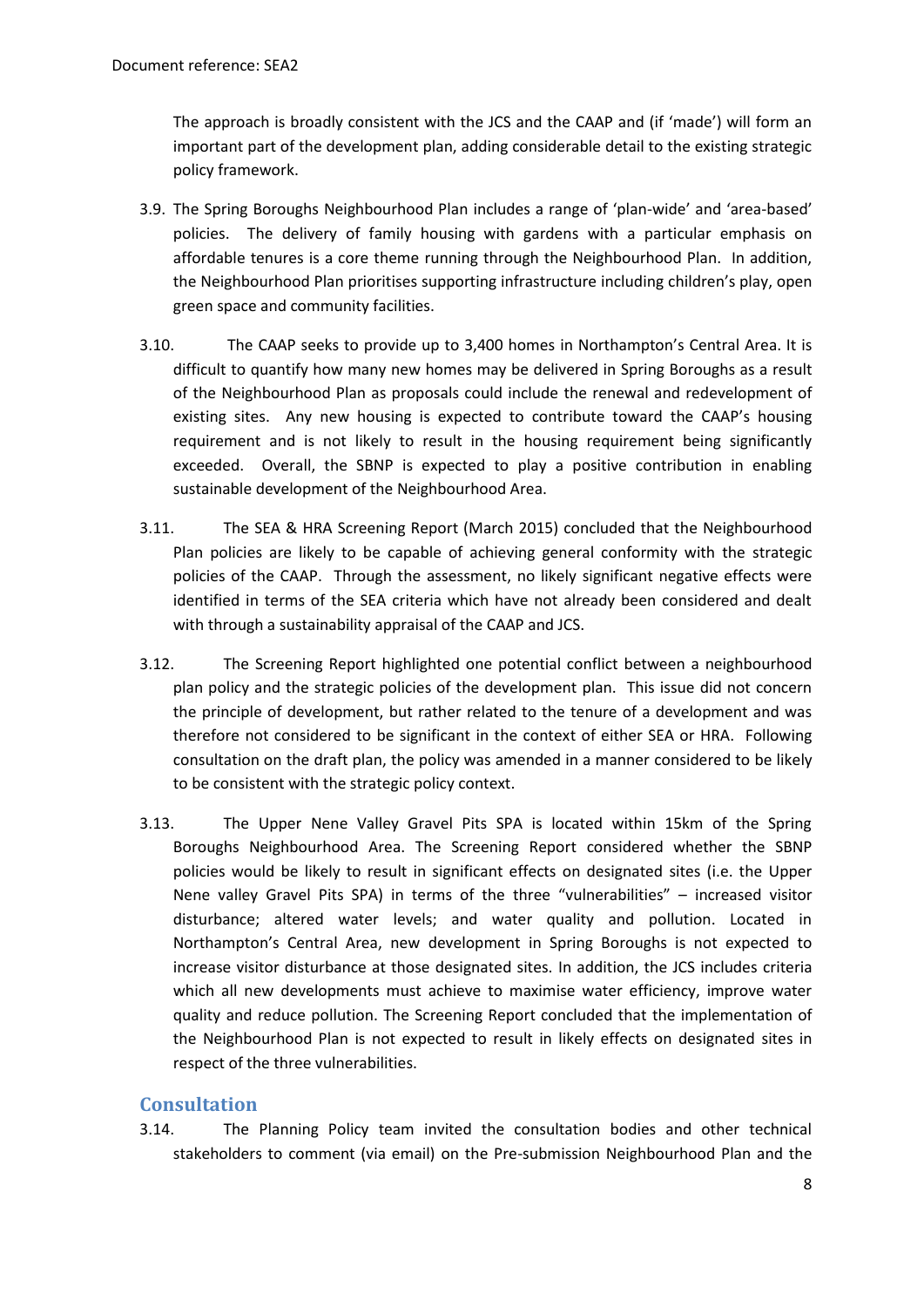findings of the SEA & HRA Screening Report between 23 March 2015 and 11 May 2015. A full list of bodies consulted is provided in Appendix B of this Statement.

- 3.15. Responses were received from a range of consultation bodies. However, only Natural England commented specifically on the findings of the SEA & HRA Screening Report. Natural England's response is summarised below and reproduced in full in Appendix C of this Statement.
- 3.16. Natural England confirmed that :
	- o They checked their records and that in their view the Plan's proposals/allocations will not have significant effects on sensitive sites that Natural England has a statutory duty to protect;
	- o They are not aware of significant populations of protected species which are likely to be affected by the policies / proposals within the Plan; and.
	- o They are in agreement with the conclusion of the screening report in relation to HRA as the location and scale of development included within the Plan would not represent a likely significant effect to any European Site.
- 3.17. In their response, Natural England highlighted the need to contact local advisers on ecology and biodiversity. Responses were received from relevant bodies, including Northamptonshire County Council and The Wildlife Trust. Neither body raised issue with the Screening Report's conclusions.
- 3.18. Taking into account the comments provided by Natural England, it was concluded that no further action was required in respect of SEA or HRA.

### <span id="page-8-0"></span>**Conclusions**

- 3.19. The implementation of the Spring Boroughs Neighbourhood Plan is not expected to result in likely significant effects which have not been addressed through either SEA or HRA of the JCS or CAAP. The SEA & HRA Screening Report (March 2015) determined that the Spring Boroughs Neighbourhood Plan does not require a full SEA or HRA. Following public consultation, the findings of the Screening Report were not disputed by the consultation bodies or other technical stakeholders.
- 3.20. The Council concludes that the Spring Boroughs Neighbourhood Plan does not require a full SEA or HRA. Consequently, the Spring Boroughs Neighbourhood Plan has not been subject to Strategic Environmental Assessment or Habitats Regulation Assessment.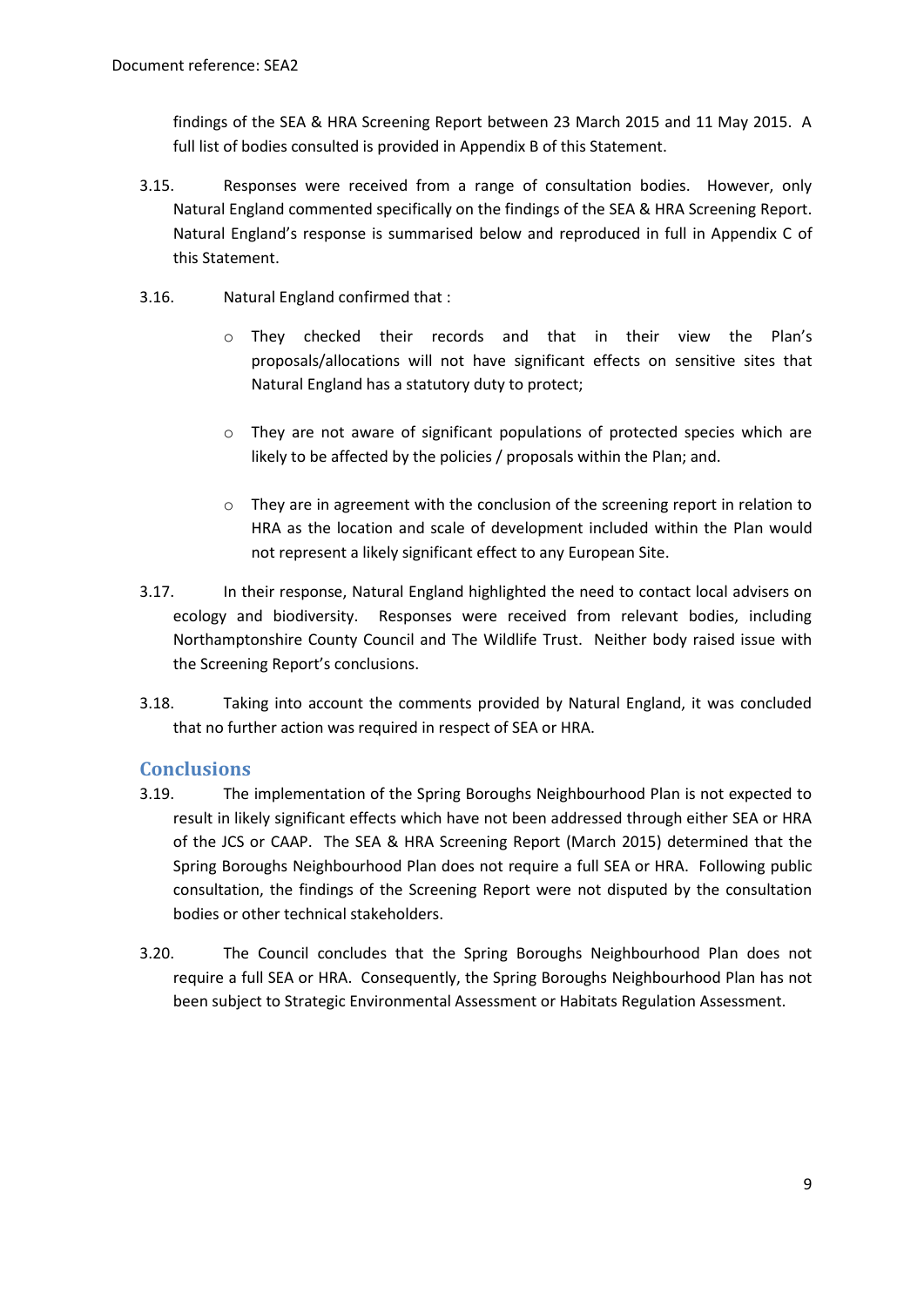## <span id="page-9-0"></span>**Appendix A – Screening Report for Strategic Environmental Assessment and Habitats Regulation Assessment: Spring Boroughs Neighbourhood Plan (March 2015)**

Document available to download from[: http://www.northampton.gov.uk/springboroughsplan](http://www.northampton.gov.uk/springboroughsplan)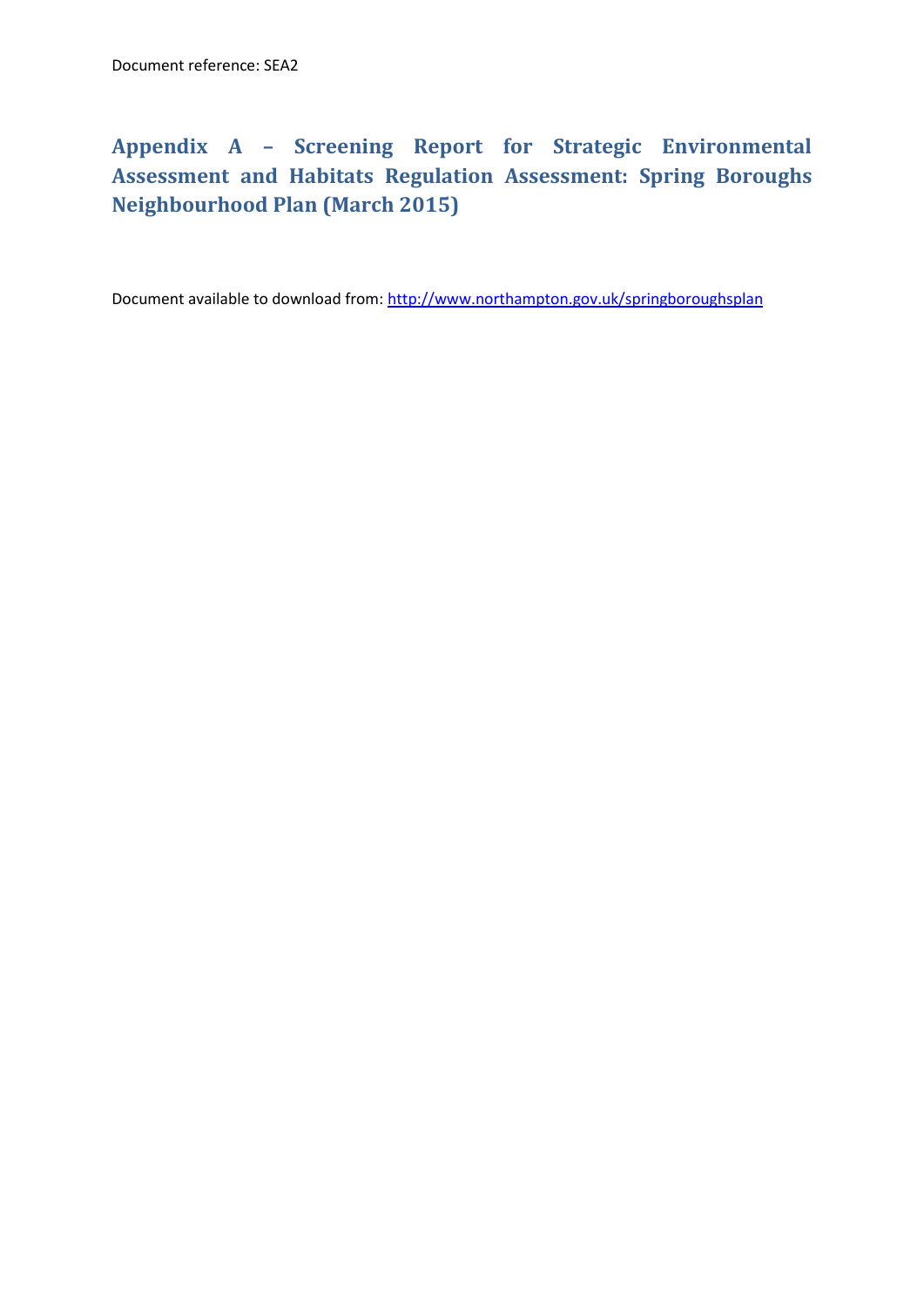## <span id="page-10-0"></span>**Appendix B – List of bodies and technical stakeholders consulted on SEA and HRA Screening Report (March 2015)**

Anglian Water Borough Council of Wellingborough Castle Hill URC Churches Conservation Trust Clinical Commissioning Group Coal Authority County Councillors for the Neighbourhood Area Daventry District Council Developers / landowners with local interest Electricity companies Electronics communications companies English Heritage Environment Agency Friends of Northampton Castle Gas companies Highways Agency Homes and Communities Agency Kingdom Life Church / Springs Family Centre LGBT&Q Forum Local MEPs Local MP - Northampton South Marine Management Organisation Natural England Network Rail Infrastructure Limited Northampton Borough Council - Asset Management Northampton Borough Council - Customers & Communities Northampton Borough Council – Directorate of Regeneration, Enterprise & Planning Northampton Borough Council - Housing and Wellbeing Northampton Borough Council - Housing Assets Northampton Partnership Homes Northamptonshire County Council - Education Northamptonshire County Council – Planning Dept. (lead contact) Northamptonshire County Council - Transport Northamptonshire Police Northamptonshire Wildlife Trust Pensioners forum Primary Care Trust South Northamptonshire Council Spring Boroughs Residents Association Spring Lane Primary School Ward Councillors for adjoining areas Ward Councillors for the Neighbourhood Area West Northamptonshire Joint Planning Unit Women's Forum Youth Forum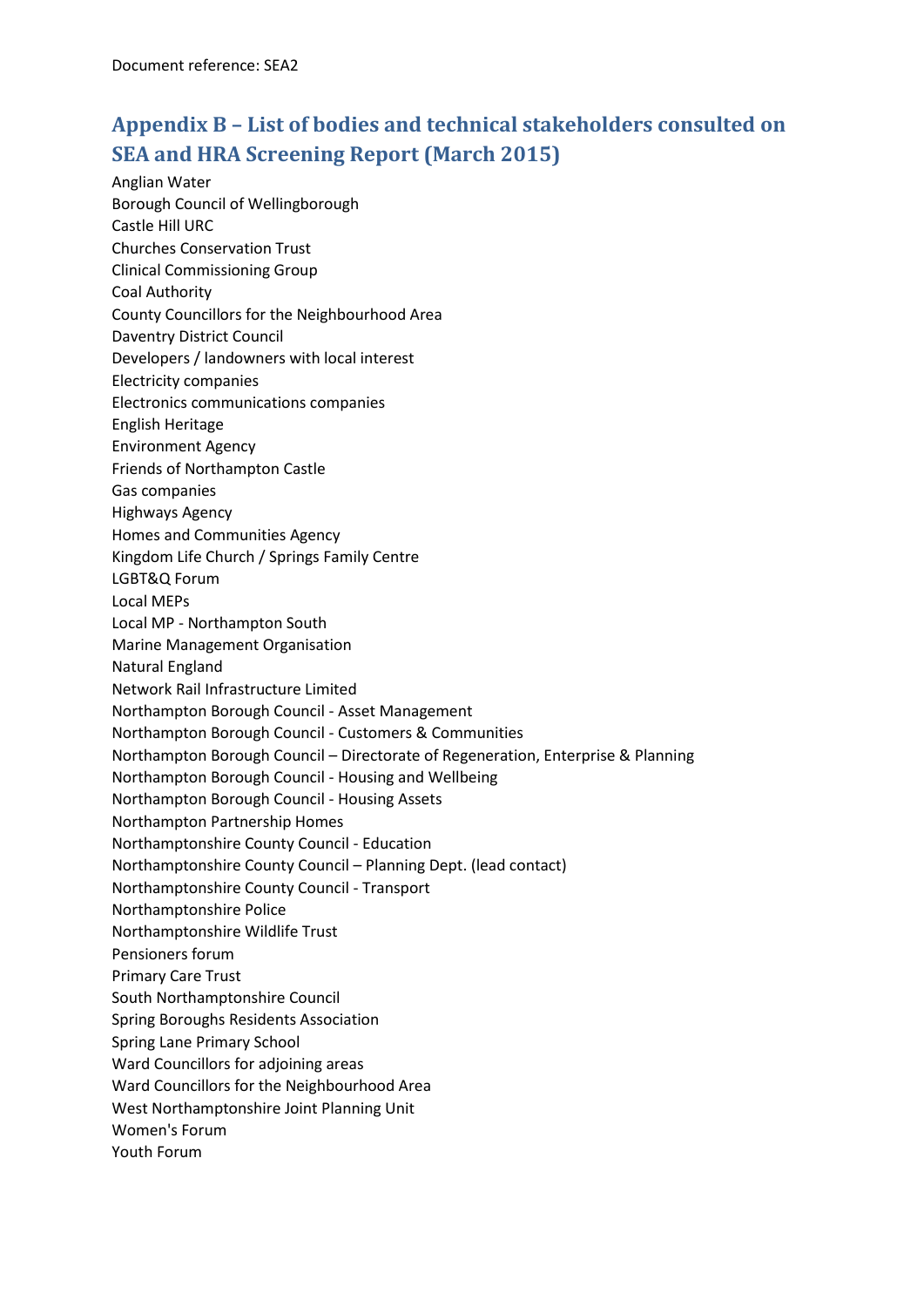### <span id="page-11-0"></span>**Appendix C - Natural England's response**

11th May 2015 Date: 148948 Our ref:

**Edward Dade** 

**Senior Planning Officer** 

Northampton Borough Council

BY EMAIL ONLY



**Customer Services** Hornbeam House **Crewe Business** Park Electra Way Crewe Cheshire CW1 6GJ

T 0300 060 3900

Dear Edward

#### Spring Boroughs Draft Neighbourhood Plan and SEA/HRA Screening

Thank you for your consultation on the above dated 24<sup>th</sup> March 2015.

Natural England is a non-departmental public body. Our statutory purpose is to ensure that the natural environment is conserved, enhanced, and managed for the benefit of present and future generations, thereby contributing to sustainable development.

It is our advice, on the basis of the material supplied with the consultation, that, in so far as our strategic environmental interests are concerned (including but not limited to statutory designated sites, landscapes and protected species, geology and soils) are concerned, that there are unlikely to be significant environmental effects from the proposed plan.

#### **Strategic Environmental Assessment**

Guidance on the assessment of Neighbourhood Plans in light of the SEA Directive is contained within the National Planning Practice Guidance<sup>1</sup>. The guidance highlights three triggers that may require the production of an SEA, for instance where:

•a neighbourhood plan allocates sites for development

•the neighbourhood area contains sensitive natural or heritage assets that may be affected by the proposals in the plan

•the neighbourhood plan may have significant environmental effects that have not already been considered and dealt with through a sustainability appraisal of the Local Plan.

We have checked our records and based on the information provided, we can confirm that in our view the proposals/allocations contained within the plan will not have significant effects on sensitive sites that Natural England has a statutory duty to protect.